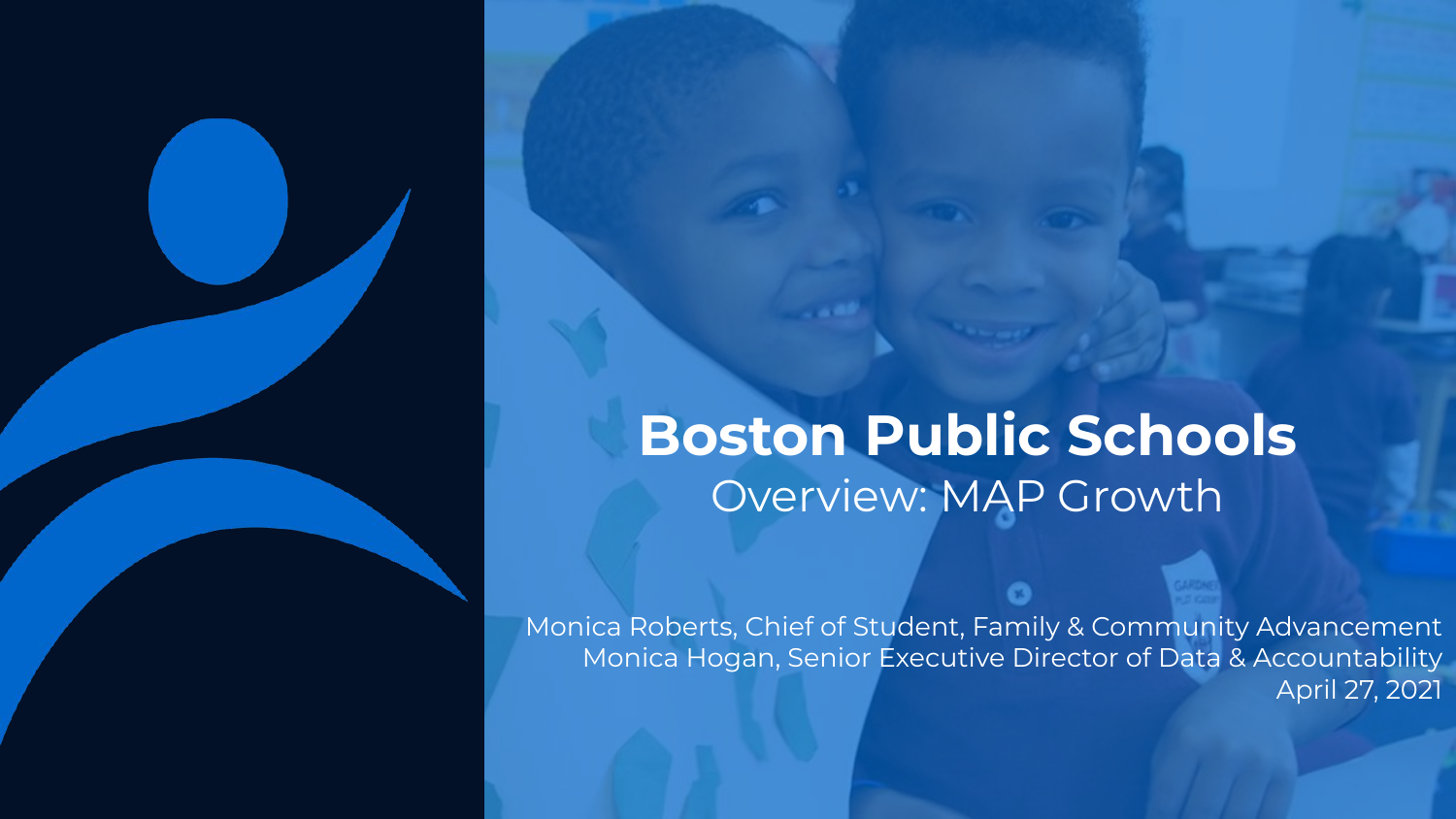## NWEA's MAP Growth Assessment

NWEA submitted a proposal to administer its Measures of Academic Progress (MAP) Growth assessment for exam school admission.

- $\rightarrow$  Computer adaptive test
- ➔ Untimed
- ➔ Multiple choice and drag and drop questions
- **→** Provides math, reading and language arts
- $\rightarrow$  Can be used as a formative test as well as for selective admissions processes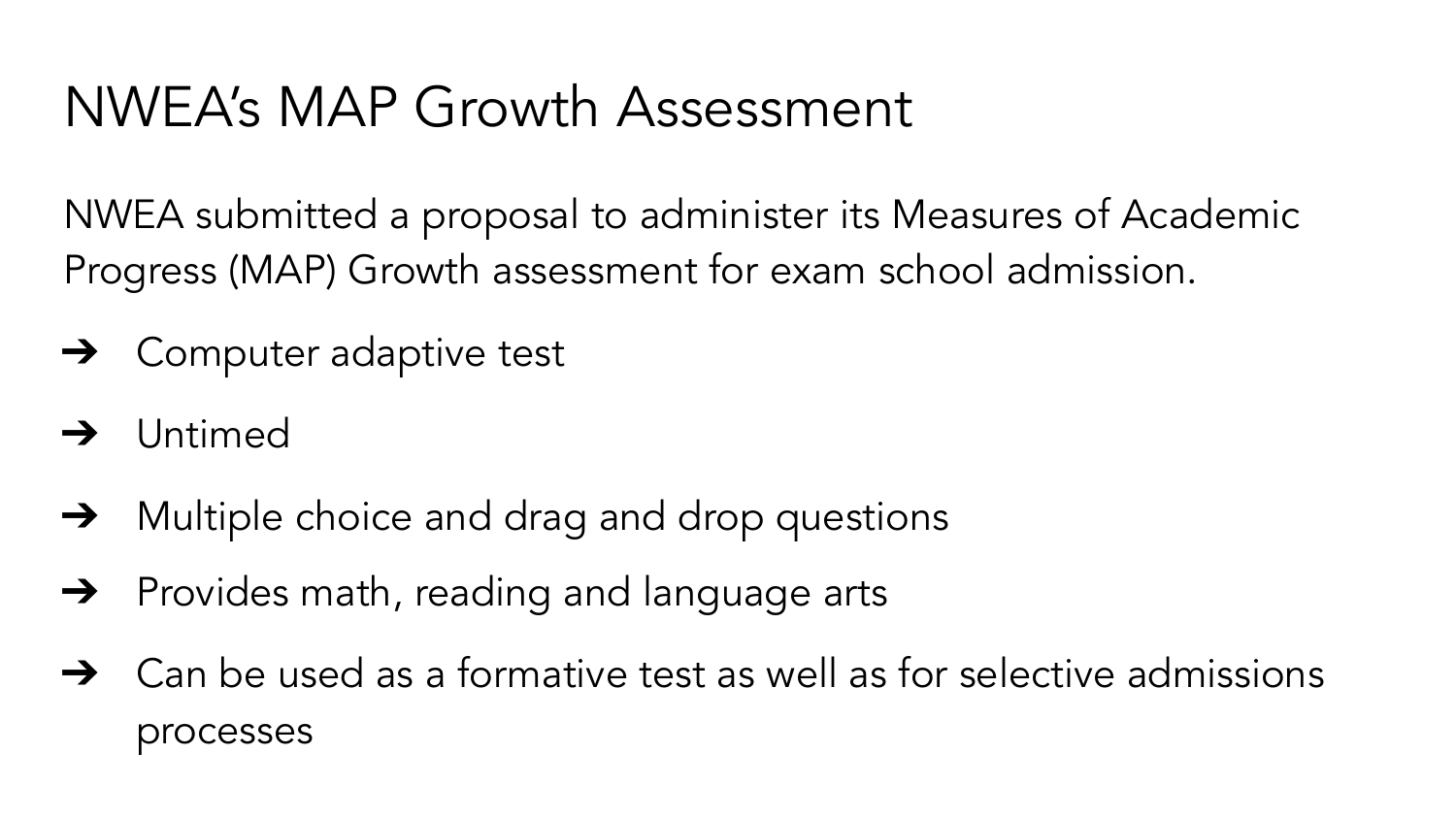## Why NWEA's test was selected

- **→** Alignment to the MA Curriculum Frameworks
	- Robust item bank
	- Every question/item is aligned to state standards
	- All items undergo a review by internal and external specialists for alignment, accuracy and validity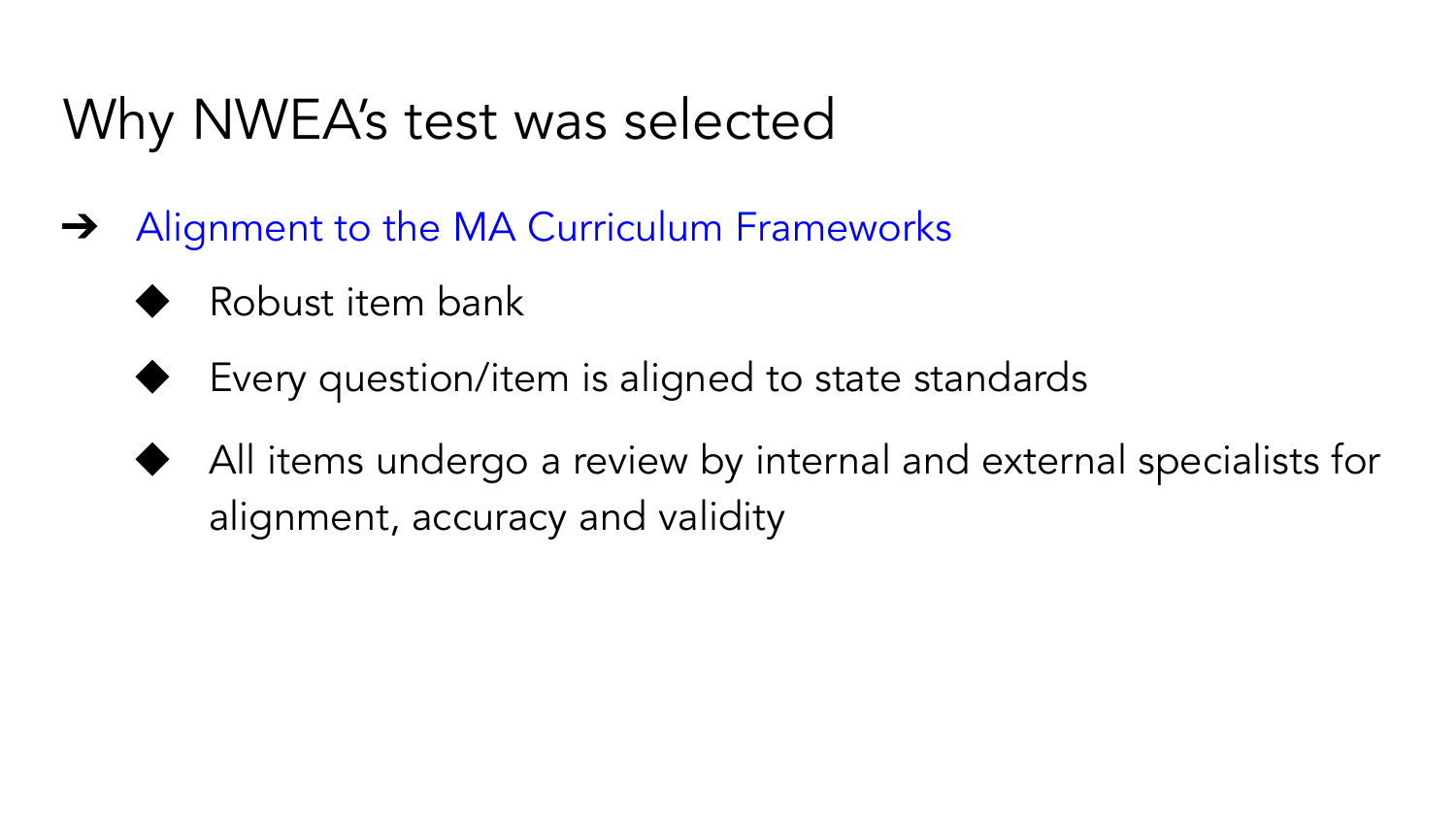# Why NWEA's test was selected, cont.

- **→** Valid for use with diverse students
	- Submitted their process for bias review including sensitivity and fairness
	- Submitted their DIF statistical analysis
		- Differential Item Functioning Analysis completed (DIF) to assess whether items are fair to students in different subgroups.
		- Every item is thoroughly examined at multiple points in the development process, undergoing specific bias and sensitivity reviews.
		- Committee deemed analysis compelling.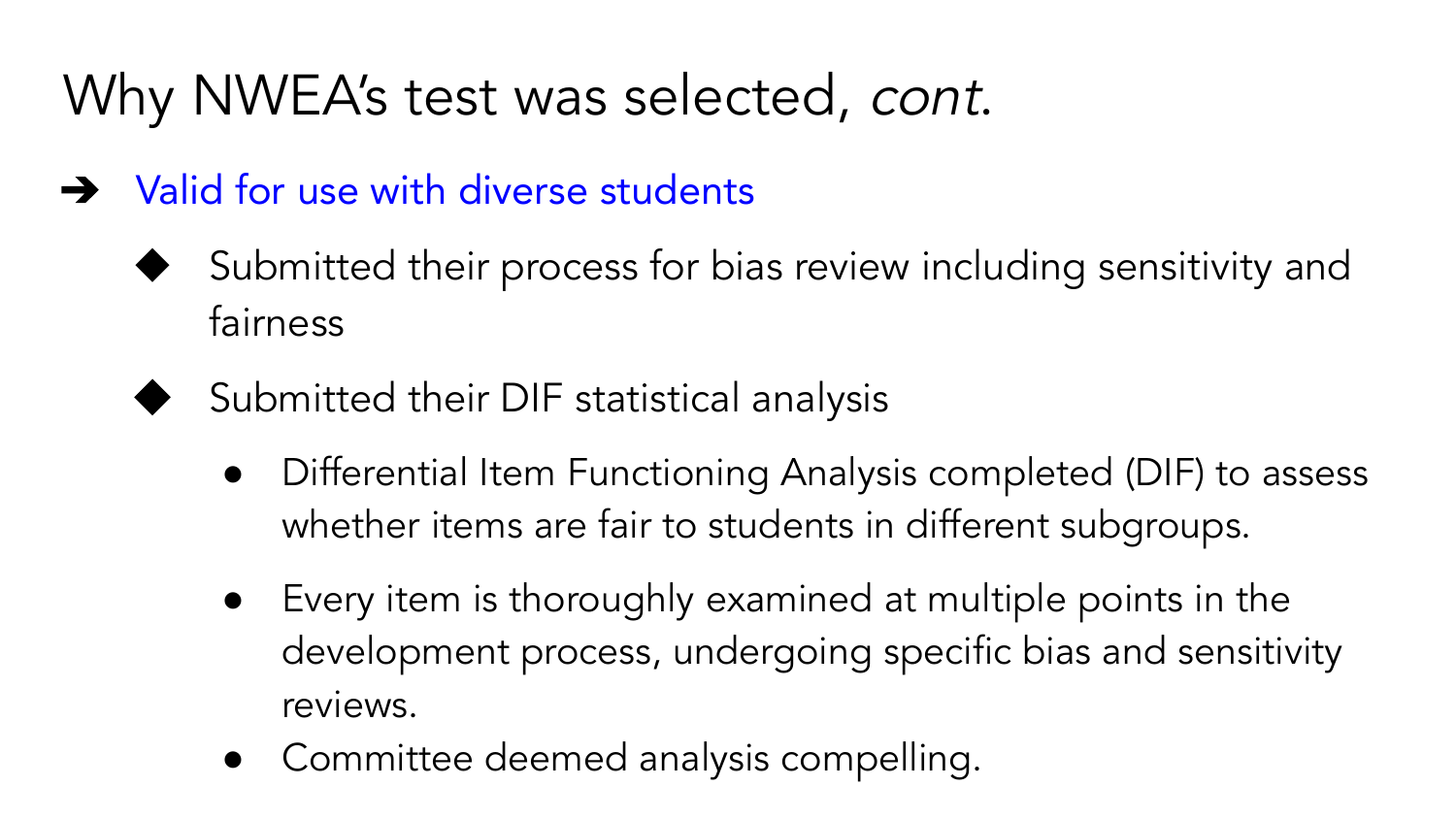### Why NWEA's test was selected, cont.

- → Includes several built-in accommodations for English learners and students with disabilities
	- MAP Assessment available in Spanish
	- Universal testing tools included, such as line guide, highlighter, digital notepad, calculators, text-to-speech, and answer eliminator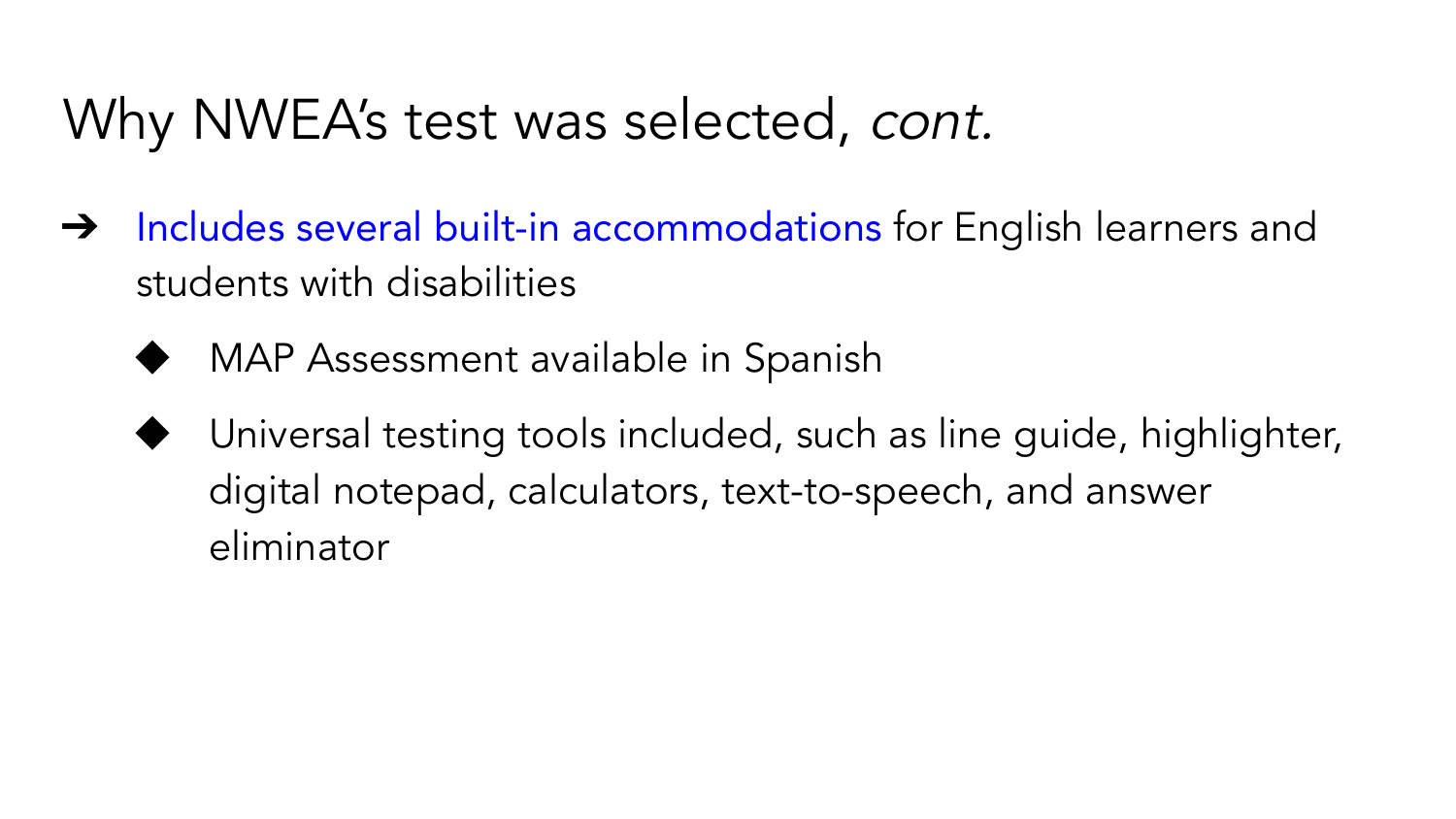#### The MAP Growth Adaptive Assessment



nwea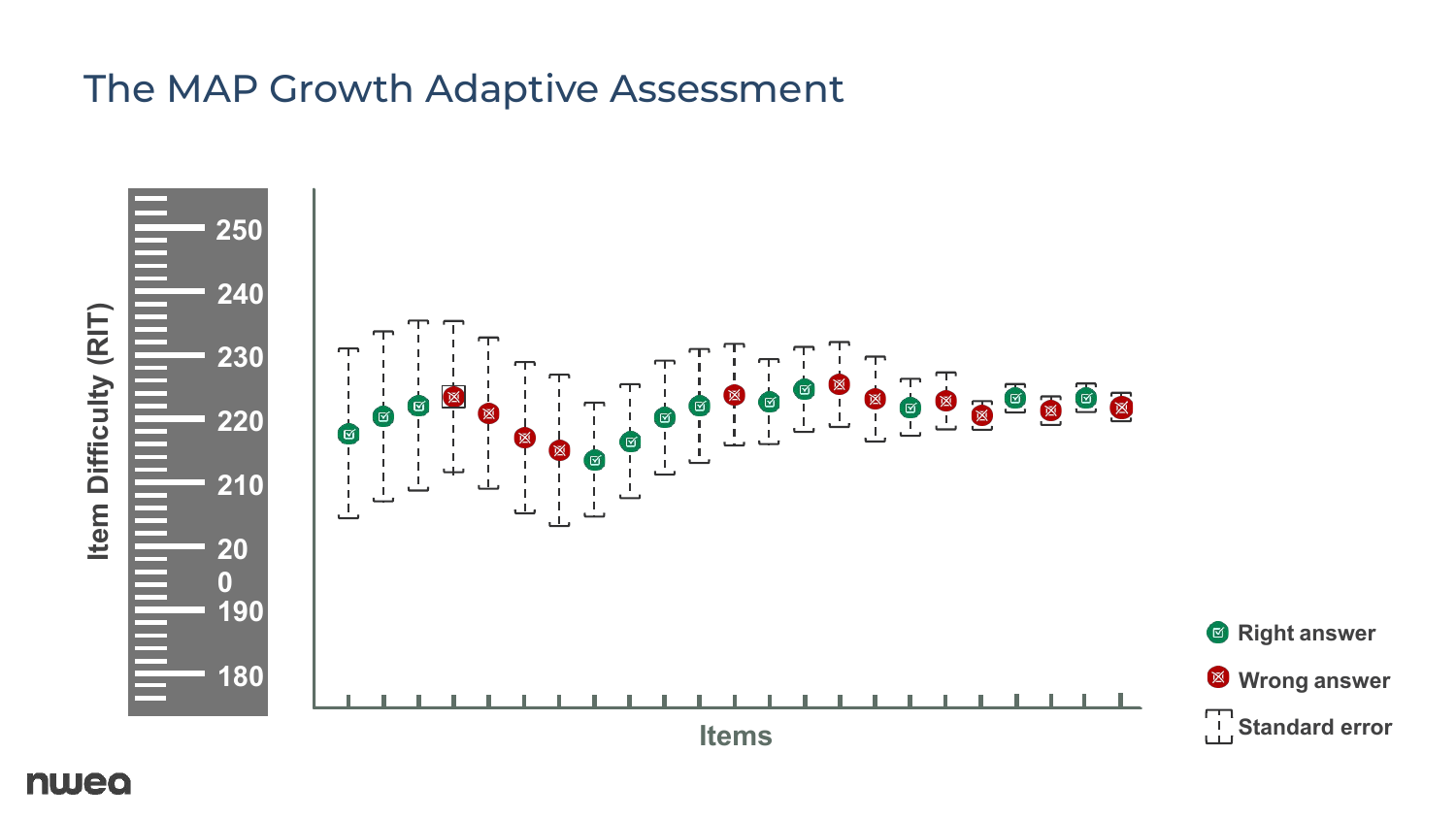#### RIT Scale

- Equal interval
- Used to show growth over time
- Independent of grade level

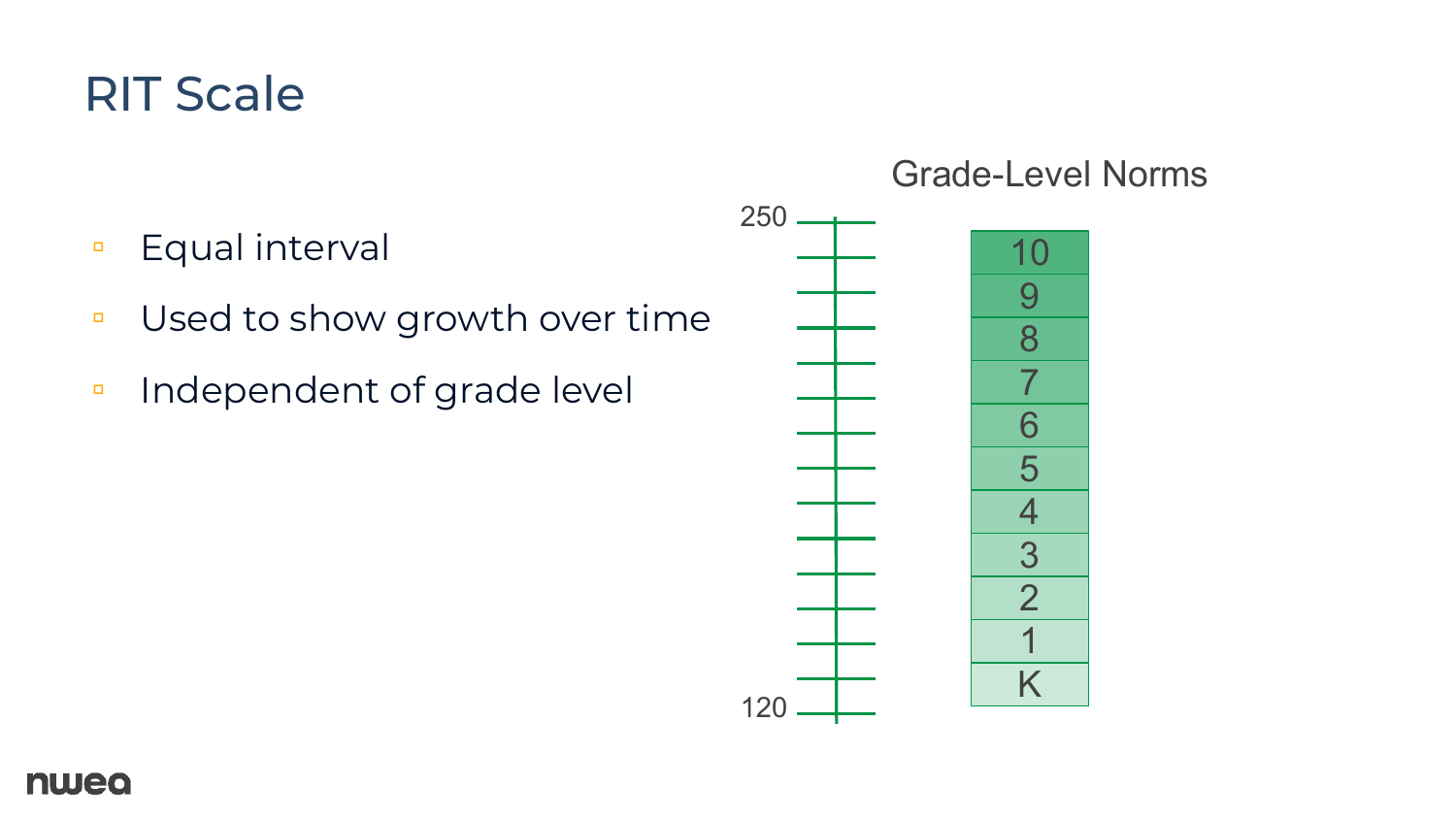#### Normative Data: Bringing Context to the Data





nwea

Grade Level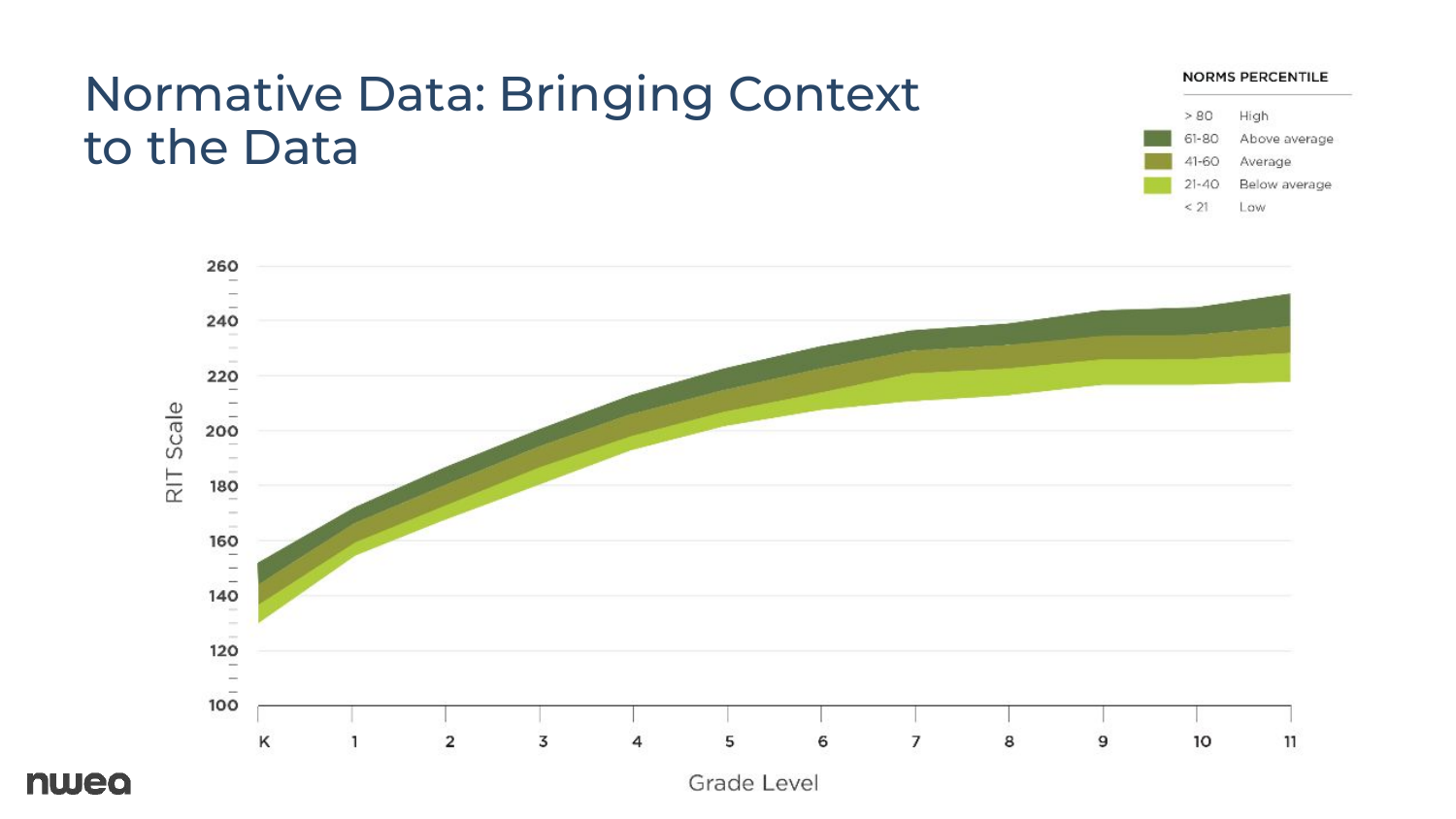#### Normative Data: Bringing Context to the Data

- Grade-level norms
	- Typical performance
	- **·** Beginning, middle, and end of year

| <b>2020 Reading Student Achievement Norms</b> |        |           |        |           |               |           |  |
|-----------------------------------------------|--------|-----------|--------|-----------|---------------|-----------|--|
|                                               |        | Fall      |        | Winter    | <b>Spring</b> |           |  |
| Grade                                         | Mean   | <b>SD</b> | Mean   | <b>SD</b> | Mean          | <b>SD</b> |  |
| Κ                                             | 136.65 | 12.22     | 146.28 | 11.78     | 153.09        | 12.06     |  |
| 1                                             | 155.93 | 12.66     | 165.85 | 13.21     | 171.40        | 14.19     |  |
| $\overline{2}$                                | 172.35 | 15.19     | 181.20 | 15.05     | 185.57        | 15.49     |  |
| 3                                             | 186.62 | 16.65     | 193.90 | 16.14     | 197.12        | 16.27     |  |
| 4                                             | 196.67 | 16.78     | 202.50 | 16.25     | 204.83        | 16.31     |  |
| 5                                             | 204.48 | 16.38     | 209.12 | 15.88     | 210.98        | 15.97     |  |
| 6                                             | 210.17 | 16.46     | 213.81 | 15.98     | 215.36        | 16.03     |  |
| 7                                             | 214.20 | 16.51     | 217.09 | 16.21     | 218.36        | 16.38     |  |
| 8                                             | 218.01 | 17.04     | 220.52 | 16.69     | 221.66        | 16.87     |  |
| 9                                             | 218.90 | 19.02     | 220.52 | 18.73     | 221.40        | 19.03     |  |
| 10                                            | 221.47 | 17.92     | 222.91 | 17.81     | 223.51        | 18.20     |  |
| 11                                            | 223.53 | 17.73     | 224.64 | 17.80     | 224.71        | 18.50     |  |
| 12                                            | 223.80 | 19.32     | 223.85 | 21.21     | 224.33        | 23.08     |  |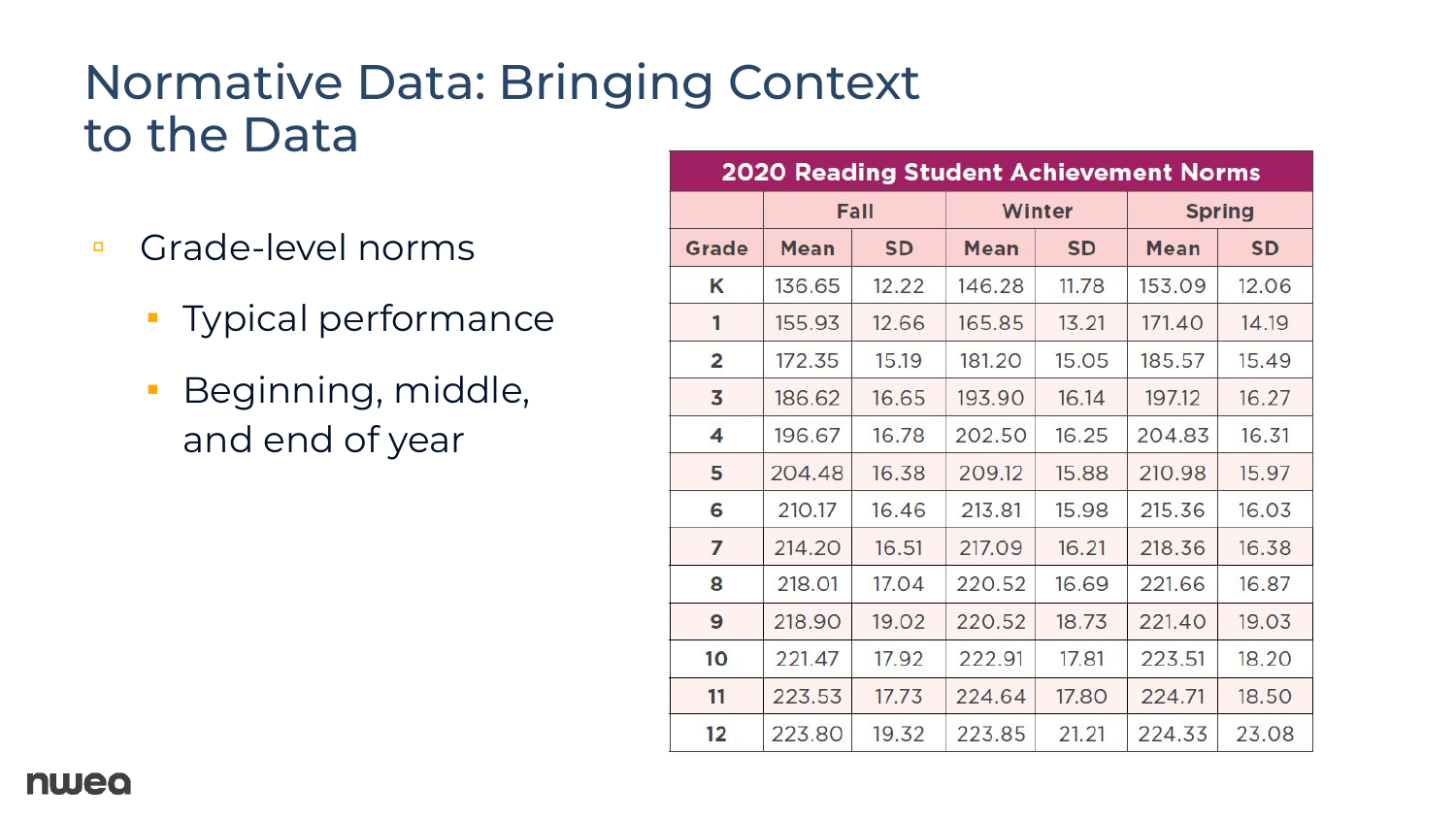### MCAS-MAP Linking Study

- Bold numbers are spring RIT scores by grade that correspond to MCAS "Meeting Expectations"
- $\bullet$  Students in the 60th percentile or above on MAP Growth have a higher likelihood of "Meeting Expectations" on MCAS

|                |                                             |                                             |                                                   | <b>MCAS ELA</b>                                          |                                          |                                          |                                                  |                                           |  |
|----------------|---------------------------------------------|---------------------------------------------|---------------------------------------------------|----------------------------------------------------------|------------------------------------------|------------------------------------------|--------------------------------------------------|-------------------------------------------|--|
| Grade          |                                             | Level 1: Not Meeting<br><b>Expectations</b> |                                                   | <b>Level 2: Partially</b><br><b>Meeting Expectations</b> |                                          | Level 3: Meeting<br><b>Expectations*</b> |                                                  | Level 4: Exceeding<br><b>Expectations</b> |  |
| 3              |                                             | 440-469                                     | 470-499                                           |                                                          | 500-529                                  |                                          | 530-560                                          |                                           |  |
| 4              | 440-469                                     |                                             | 470-499                                           |                                                          | $500 - 529$                              |                                          | 530-560                                          |                                           |  |
| 5              | 440-469                                     |                                             | 470-499                                           |                                                          | 500-529                                  |                                          | 530-560                                          |                                           |  |
| 6              | 440-469                                     |                                             | 470-499                                           |                                                          | 500-529                                  |                                          | 530-560                                          |                                           |  |
| 7              | 440-469                                     |                                             | 470-499                                           |                                                          | 500-529                                  |                                          | 530-560                                          |                                           |  |
| 8              | 440-469                                     |                                             | 470-499                                           |                                                          | 500-529                                  |                                          | 530-560                                          |                                           |  |
|                |                                             |                                             |                                                   | <b>MAP Growth Reading</b>                                |                                          |                                          |                                                  |                                           |  |
|                | Level 1: Not Meeting<br><b>Expectations</b> |                                             | Level 2: Partially<br><b>Meeting Expectations</b> |                                                          | Level 3: Meeting<br><b>Expectations*</b> |                                          | <b>Level 4: Exceeding</b><br><b>Expectations</b> |                                           |  |
| Grade          | <b>RIT</b>                                  | <b>Percentile</b>                           | <b>RIT</b>                                        | Percentile                                               | RIT <sup>*</sup>                         | Percentile                               | <b>RIT</b>                                       | <b>Percentile</b>                         |  |
| $K^{**}$       | $100 - 141$                                 | $1 - 9$                                     | 142-161                                           | $10 - 60$                                                | $162 - 177$                              | $61 - 93$                                | 178-350                                          | $94 - 99$                                 |  |
| 1**            | $100 - 159$                                 | $1 - 10$                                    | 160-181                                           | $11 - 60$                                                | 182-199                                  | $61 - 93$                                | 200-350                                          | $94 - 99$                                 |  |
| $2^{**}$       | $100 - 169$                                 | $1 - 10$                                    | 170-192                                           | $11 - 59$                                                | $193 - 211$                              | $60 - 93$                                | $212 - 350$                                      | $94 - 99$                                 |  |
| $\overline{3}$ | $100 - 179$                                 | $1 - 10$                                    | 180-202                                           | $11 - 60$                                                | 203-221                                  | $61 - 93$                                | 222-350                                          | $94 - 99$                                 |  |
| 4              | $100 - 187$                                 | $1 - 10$                                    | 188-210                                           | $11 - 62$                                                | $211 - 227$                              | 63-92                                    | 228-350                                          | $93 - 99$                                 |  |
| 5              | $100 - 190$                                 | $1 - 7$                                     | $191 - 215$                                       | $8 - 59$                                                 | 216-235                                  | $60 - 94$                                | 236-350                                          | $95 - 99$                                 |  |
| 6              | $100 - 196$                                 | $1 - 9$                                     | 197-220                                           | $10 - 62$                                                | 221-237                                  | 63-92                                    | 238-350                                          | $93 - 99$                                 |  |
| $\overline{7}$ | 100-199                                     | $1 - 10$                                    | 200-222                                           | $11 - 61$                                                | $223 - 242$                              | $62 - 94$                                | 243-350                                          | $95 - 99$                                 |  |
| 8              | 100-202                                     | $1 - 13$                                    | 203-225                                           | $14 - 63$                                                | 226-244                                  | 64-93                                    | 245-350                                          | $94 - 99$                                 |  |

Table 3.3, MAP Growth Cut Scores Corresponding to MCAS Scores when MAP Growth is taken in

ited from the Grade 3 cohort using the 2015 MAP Growth norms